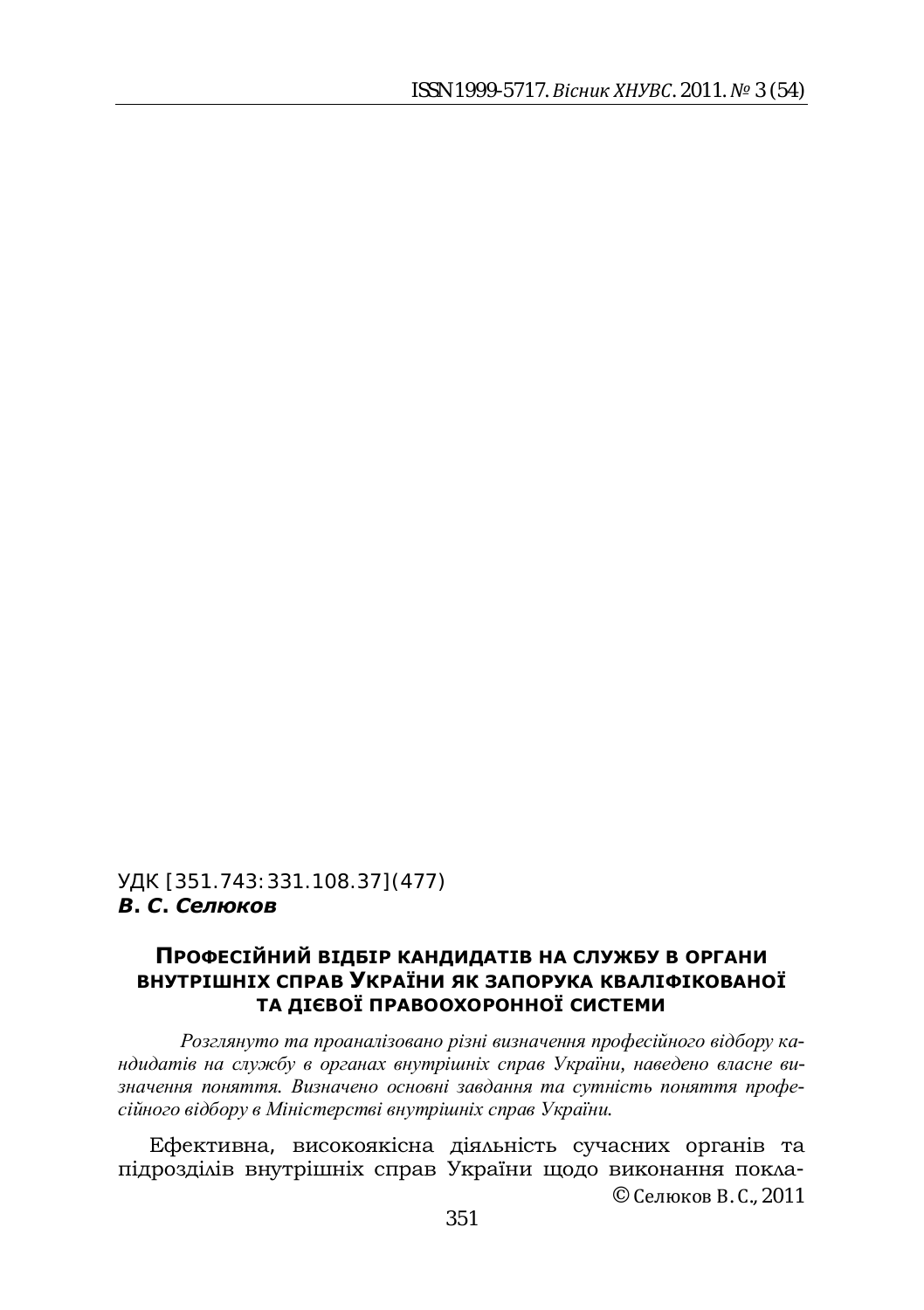дених на них службових обов'язків неможлива без професійного, кваліфікованого та компетентного особового складу даної складової правоохоронної системи. Стан забезпечення правоохоронних органів професіоналами прямо залежить від професійного відбору кандидатів на службу в органи внутрішніх справ України. Належним чином організований процес професійного відбору майбутніх працівників Міністерства внутрішніх справ України - запорука їх високої боєздатності та дієвості, реальної спроможності своєчасно й компетентно виконувати поставлені перед ними завдання.

Професія міліціонера є досить складною та специфічною за своєю сутністю, правоохоронців дуже часто супроводжують різноманітні негативні явища, подолання яких потребує від працівника досить стійкого характеру, міцного здоров'я, як фізичного, так і психічного, морально-психологічної загартованості і досить широкого спектра морально-вольових якостей. Тому й вимоги до працівників органів внутрішніх справ при прийнятті на службу (навчання) відповідні. «Дослідження свідчать, що успіх виконуваної правоохоронцями роботи значною мірою залежить від багатьох індивідуально-психологічних якостей і вмінь. Працівники ОВС мають бути наділені такими рисами: самоконтроль, високе самовладання, здатність приймати оперативні рішення, управляти службовими операціями, поведінкою та емоціями. Доведено, що вміння долати почуття страху й невпевненості, концентрувати увагу та мобілізувати сили для виконання поставленого завдання є найважливішими в роботі правоохоронця» [1]. Наведене свідчить про важливу роль функції відбору кандидатів на службу в органи внутрішніх справ України, яка є ключовою у забезпеченні кадрового корпусу Міністерства внутрішніх справ України працівниками з належною підготовкою та особистими якостями, спроможними виконувати функціональні обов'язки, покладені на них суспільством та державою, на належному рівні.

Діяльність міліції не може бути плідною, якщо її працівники будуть людьми некомпетентними, не вмітимуть які не вміють приймати професійні рішення, виявляться неспроможними брати на себе відповідальність за них в швидкоплинній, складній оперативній обстановці, йти на оперативний ризик. Численні факти свідчать про те, що закон нічого не вартий, якщо він знаходиться в незграбних руках непрофесіоналів. Водночас професіоналами не народжуються, ними стають [2, с. 228].

Сьогодення потребує більш чіткого та конкретного вирішення гострої проблеми підвищення професіоналізму працівників правоохоронних органів. Останнє, у свою чергу, включає не тільки сукупність психофізіологічних параметрів, а й наявність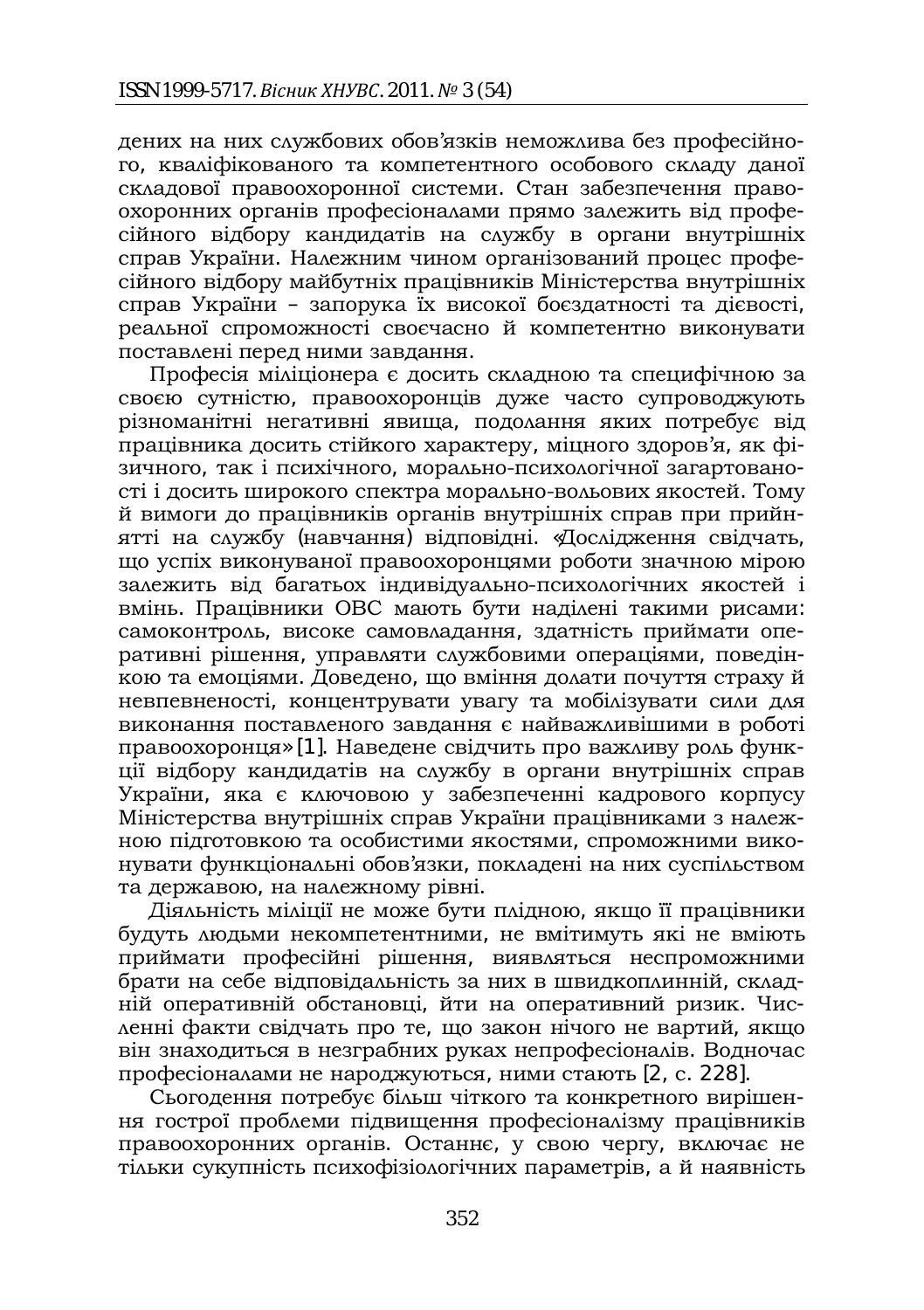у особистості певного набору якостей, які повинні відповідати специфіці праці, наявність особистісних та ділових якостей.

Головна мета комплектування особового складу органів внутрішніх справ полягає у раціональному розподіленні та використанні на службі новопризначених працівників, своєчасному висуненні найбільш здібних працівників на вищі посади, раціональному поєднанні досвідчених та молодих працівників на відповідних ділянках роботи [3, с. 271]. Отже, сам процес комплектування органів внутрішніх справ України підготовленим особовим складом містить декілька основних етапів: 1) визначення кадрових потреб у працівниках; 2) визначення та аналіз найбільш підходящих джерел заміщення посад рядового та начальницького складу; 3) відбір, вивчення та розміщення кадрів.

Підрозділам по роботі з особовим складом спільно з галузевими службами доцільно визначити поточну (в межах року) та перспективну (протягом п'яти років) потребу органів внутрішніх справ України у працівниках рядового та начальницького складу, мати дані про джерела поповнення органів внутрішніх справ особовим складом. Вихідними даними при визначенні потреб у працівниках можуть бути наступні:

– штатна чисельність, існуючий некомплект, кількість осіб рядового та начальницького складу, що підлягають звільненню на пенсію та звільненню у зв'язку із закінченням строку контракту;

– зміна чисельності рядового та начальницького складу у зв'язку з організаційно-штатними заходами;

– клыжисть осіб, яких направляють на денну форму навчання до вищих навчальних закладів Міністерства внутрішніх справ України, на курси перепідготовки (післядипломну підготовку для отримання другої спеціальності);

– кількість осіб молодшого начальницького складу, які можуть бути призначені на посади середнього начальницького складу та висунуті до присвоєння першого спеціального звання середнього начальницького складу[4, с. 43].

Основними джерелами заміщення посад у Міністерстві внутрішніх справ України виступають випускники вищих навчальних закладів Міністерства внутрішніх справ України, особи які пройшли навчання на курсах початкової підготовки органів внутрішніх справ. Відбір найбільш придатних до навчання осіб з числа бажаючих вступити на навчання до вищих навчальних закладів Міністерства внутрішніх справ України покликаний забезпечити виконання принципу багатоступеневості професійного відбору кандидатів на службу в правоохоронних органах. Наявність особистісних характеристик та якостей, які неодмінно знадобляться в подальшій службовій діяльності, вміння спілкуватися з оточуючими, достатній освітній рівень, психофі-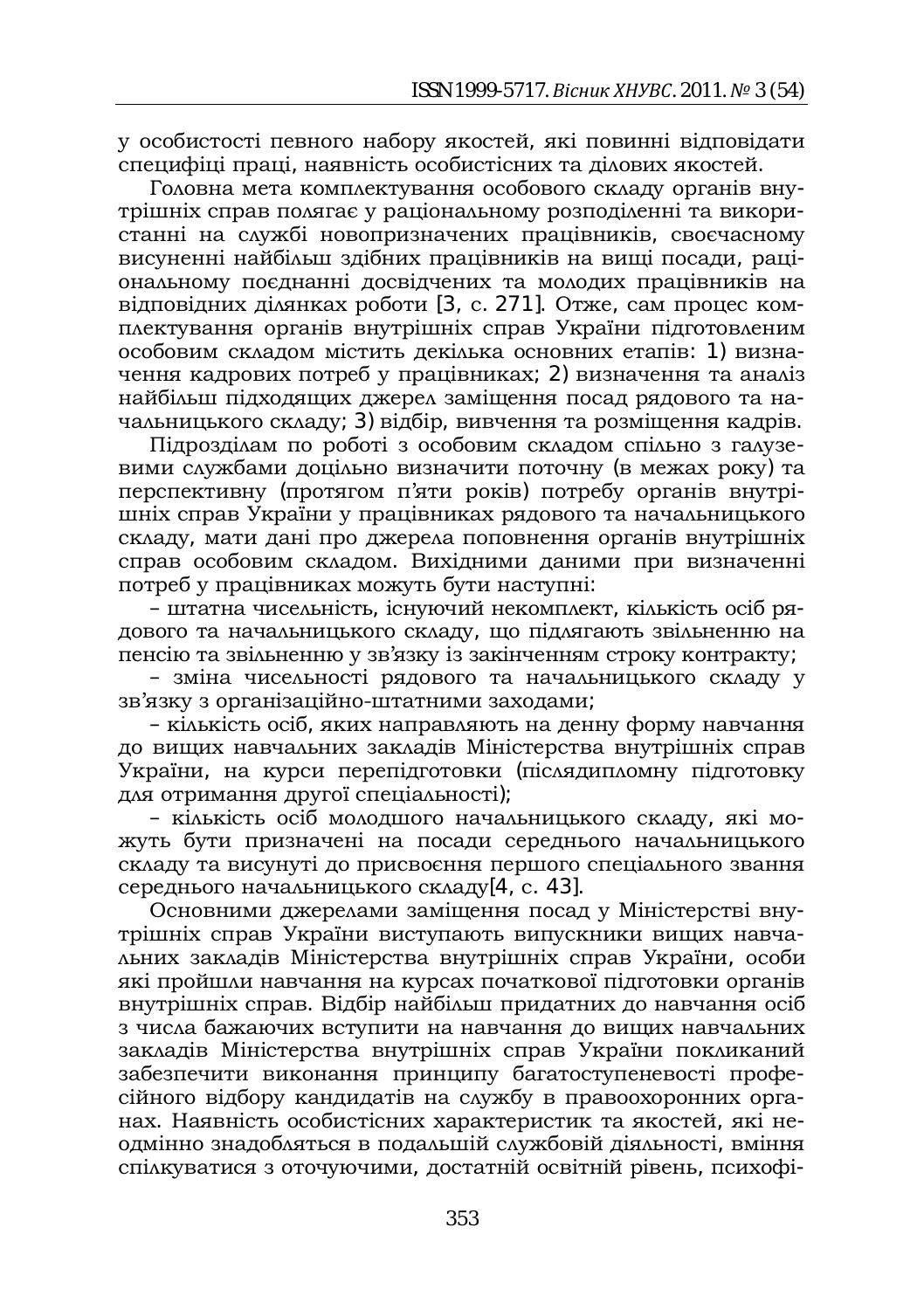зіологічна стійкість та міцне здоров'я, самоконтроль, моральна та фізична витривалість, малоконфліктність, розсудливість, здатність до навчання, людяність та гуманність виступають запорукою якісної та професійної роботи в органах внутрішніх справ України. Вказані фактори враховуються при прийнятті кандидата на службу до органів внутрішніх справ України. Такий відбір ґрунтується не тільки на якісних характеристиках, але й важливим критерієм є також достатньо чітка кількісна характеристика та оцінка професійної придатності. Провадження процесу відбору кандидатів на службу покладається на систему кадрового апарату Міністерства внутрішніх справ України.

Бсебічне висвітлення науково-практичного значення професійного відбору кандидатів на службу в органи внутрішніх справ України стає можливим тільки після системного повноцінного аналізу нормативного та наукового матеріалу, вивчення досвіду практичної роботи працівників органів внутрішніх справ та проектування нових моделей, методів та форм проведення професійного відбору на всіх рівнях. Отже, висвітлюючи науково-практичну сутність поняття «професійний відбір» необхідно визначити цілу підсистему додаткових понять, а саме: «професійна орієнтація», «професійна придатність», «вмотивованість до праці», «здатність за морально-вольовими та психофізіологічними даними до виконання функціональних обов'язків», «мотивація до праці в даній сфері». Саме на цих лоняттях і ґрунтується якісний профвідбір кандидатів на службу в органах внутрішніх справ України.

Під професійним відбором, як правило, розуміють складну спедіалізовану процедуру вивчення й оцінювання придатності того чи тниого кандидата до оволодіння спеціальністю, досягнення рівня майстерності й успішного виконання обов'язків як у звичайних, так і в екстремальних умовах; систему засобів, які забезпечують прогностичне оцінювання взаємовідповідності людини та професії V THX ВИДАХ ДІЯЛЬНОСТІ, ЯКІ ЗДІЙСНЮЮТЬСЯ В НОРМАТИВНО ЗАДАНИХ умовах, що вимагають від людини підвищеної відповідальності, "<br>здоров'я, працездатності, емоційно-вольової регуляції [5].

Завданням професійного відбору є визначення придатності людини до виконання того чи іншого виду роботи. Завдяки цьому під професійним відбором розуміють процес вибору з групи кандидатів на певну посаду найбільш придатних, тобто тих, від кого можна чекати успішного освоєння і наступного ефективного та якісного виконання трудових функцій. Профе- $\tilde{\mathbf{u}}$ сійно прилатними вважаються особи, які успішно оволодівають професією у процесі навчання, вдосконалюються в цій діяльності, а у сприятливих умовах вдосконалюють саму професію.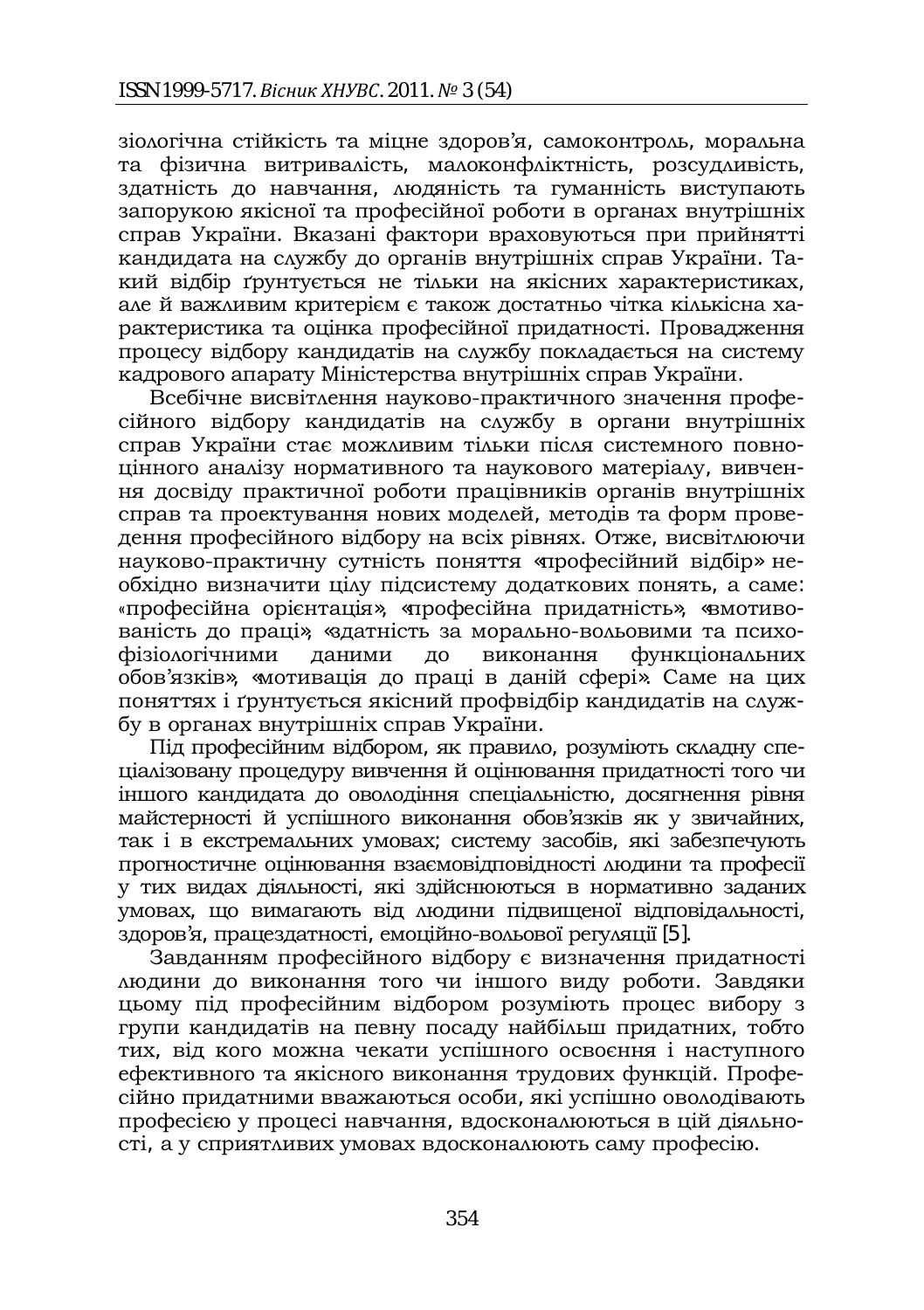Професійний відбір тісно пов'язаний із питанням професійної придатності, під яким розуміють наявність у кандидата комплексу знань, умінь і особистісних якостей, необхідних для виконання професійної діяльності відповідно до вимог щодо її ефективності.

Професійна придатність визначається взаємодією комплексу факторів особистості та самої діяльності, яка (взаємодія) призводить до кваліфікованого та успішного виконання трудових обов'язків під час професійної діяльності та відображається в показниках ефективності діяльності й задоволеності нею.

Вчені визначають під професійною придатністю сукупність психічних і психофізіологічних особливостей людини, необхідних і достатніх для досягнення прийнятної ефективності праці в тій або іншій професії.

Виділяють кілька підходів у визначенні професійної придат-HOCTI.

1) діагностичний – полягає в пошуку відповідності вимогам професії індивідуальних якостей особистості. Даний принцип і необхідно вважати базовим критерієм у процесі професійного відбору. Реалізація даного принципу забезпечується більшою мірою шляхом проведення психологічного відбору, визначення морально-вольових якостей людини;

2) виховна концепція – припускає, що будь-яка людина може бути підготовлена до будь-якої професії. Сутність її полягає у визначенні спроможності, мотивації та бажання працювати на певній посаді, здатності до самовдосконалення, навчання та адекватного і гідного сприйняття критики на свою адресу. Тобто це сукупність якостей і характеристик, які дозволять «зліпити» з особи кваліфікованого працівника, з найменшими затратами часу та матеріальних коштів;

3) особистісно-орієнтований підхід - припускає своєчасну підготовку і розвиток тих здібностей і характеристик, що служать передумовою успішності професійної діяльності. Мотиваційний критерій, який визначає бажання особи до праці, сумлінного виконання трудових обов'язків, вказує на визначення особистісно-орієнтованого підходу. Так само як і діагностичний підхід, він спирається в первинному матеріалі на дані, що здобуваються у процесі відбору за психологічними, а також фізіологічними та освітніми якостями.

Сукупність підходів визначення критеріїв професійної придатності становить систему факторів, явищ та характеристик, що, з одного боку, формулюють уявлення у роботодавців про кандидатів на посаду, з іншого ж – є умовами, за наявності яких працівник може обійняти певну посаду, тобто допоміжною інформацією для кандидатів на посаду.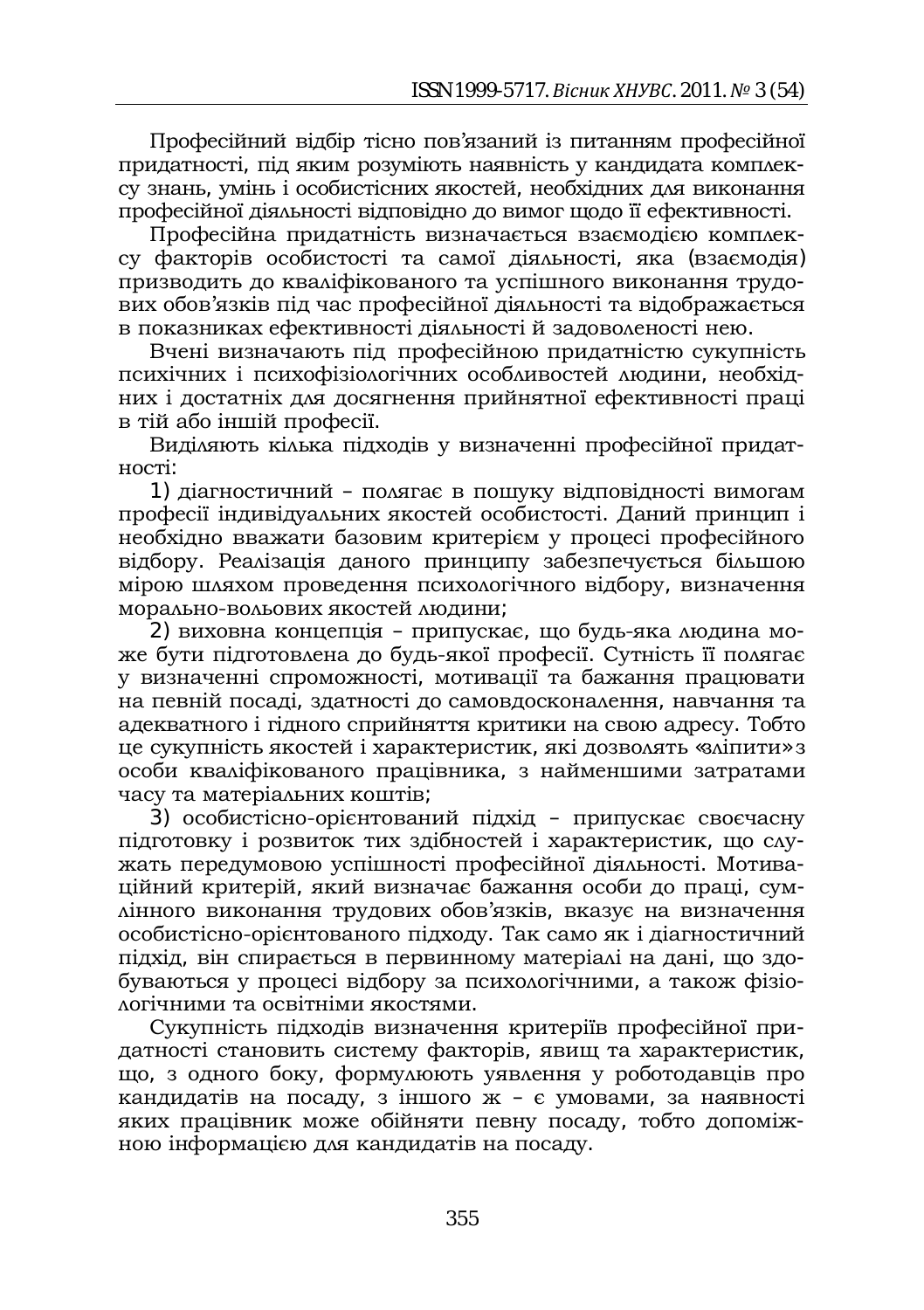Кадрова політика Міністерства внутрішніх справ України має закритий характер, тобто на посади можуть буди прийняті (призначені) лише працівники системи органів внутрішніх справ України. Хоча призначення «сторонніх» спеціалістів має достатньо позитивних моментів: спеціаліст за допомогою свого оригінального досвіду, набутого в іншій організації, може бути хорошим професіоналом та з іншого боку розглядати проблеми в діяльності органів внутрішніх справ України. Основною в кадровій політиці є функція управління персоналом, в якій важливе значення має діяльність з відбору, розміщення та навчання кадрів. О. М. Бандурка зазначає, що діяльність з підбору кандидатів на службу та розміщення персоналу «повинна здійснюватись, перш за все, індивідуально. Найважливішими складовими здійснення стратегічного курсу на рішуче покращення морально-психологічного стану української міліції мають стати якісно нові підходи до питань відбору, розстановки та навчання кадрів. Їх практичному втіленню повинні максимально сприяти наполегливі і наступальні дії керівників усіх рівнів» [6, с. 327]

Потреба у професійному відборі виникла тоді, коли держава стала зазнавати моральних і матеріальних збитків від осіб, явно непридатних людей до тієї або іншої діяльності. Процес розбудови України як незалежної, самостійної держави орієнтує кадри на науку та пріоритет якісних змін. Якість виконання службових завдань спеціалістів передусім забезпечується ефективністю роботи у сферах професійної орієнтації молоді, професійного відбору, а потім інтенсифікації підготовки.

Професійний відбір – це процес виділення з наявної сукупності претендентів на навчання та наступну професійну діяльність конкретних осіб на основі діагностики індивідуальних властивостей відповідно до нормативних характеристик професії, що визначають придатність особистості до умов трудової діяльності в органах внутрішніх справ України [7, с. 248]. Як визначають В. О. Соболєв та О. В. Соболєв, профвідбір – це. насамперед, плинний процес, метою та завданням якого є, так би мовити, вибір кращих серед бажаючих, хоча досить цікавим є посилання на поняття «нормативні характеристики професії». Незрозуміло, що мається на увазі: опис професії в цілому чи окремих завдань даного виду трудової діяльності. Доцільно було вказати, які саме критерії враховуються при визначенні придатності, адже під нормативною характеристикою розуміється сукупність понять, а для визначення придатності до професійної правоохоронної ліяльності існує ряд основних критеріїв, що стосуються усіх кандидатів на службу. Варто зазначити, що лише за допомогою діагностики якісний професійний відбір провести майже неможливо. Аналіз та зіпівставлення особистіс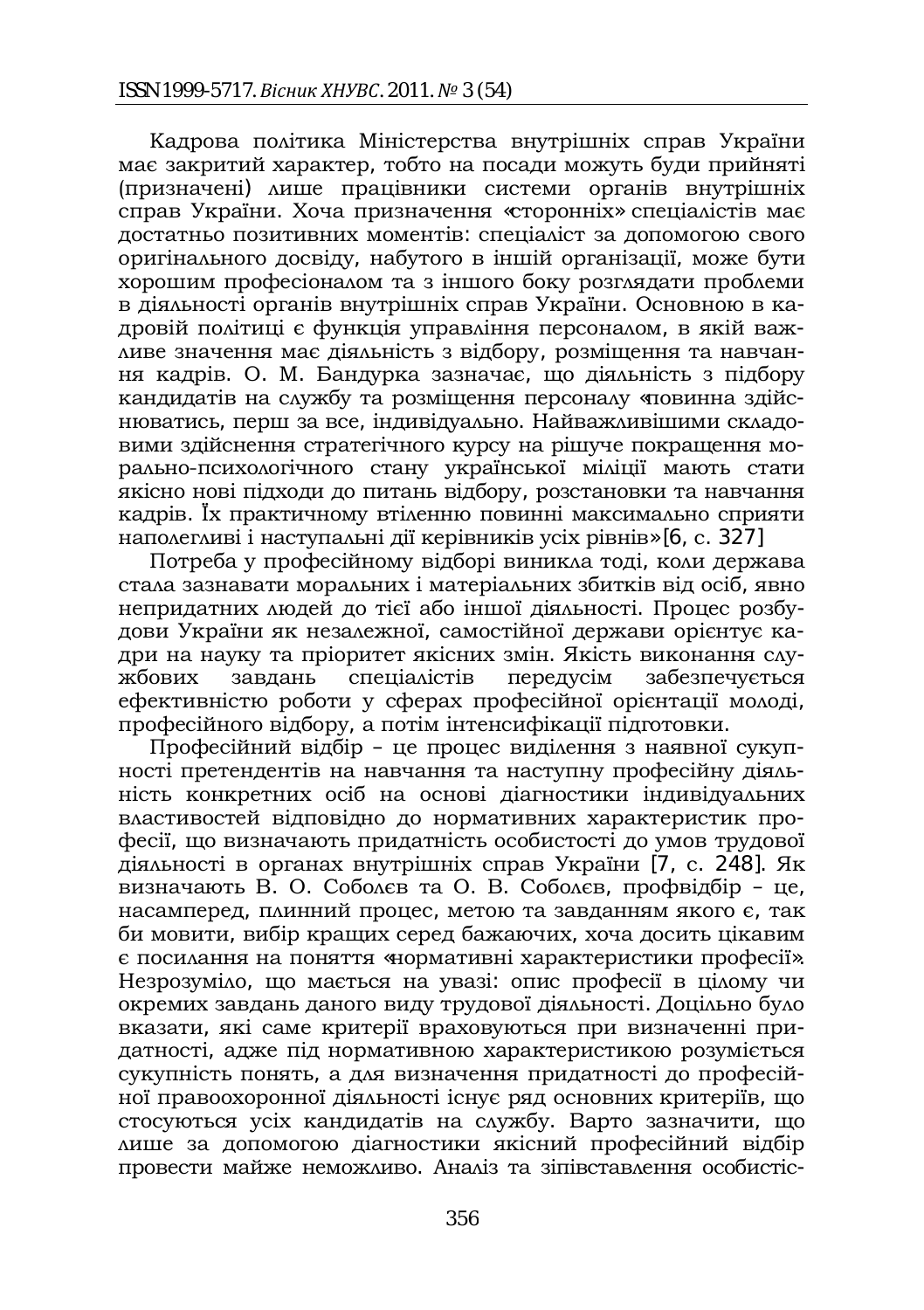них характеристик особи з вимогами нормативних актів щодо кандидата на службу в органах внутрішніх справ дають можливість скласти уявлення про здібності майбутнього працівника та здатність, фізичну та психологічну спроможність виконувати покладені на працівника обов'язки та реалізовувати надані права.

Г. В. Щокін зазначає, що відбір кадрів - це, перш за все, частина кадрової роботи, яка виконується на основі загальних та конкретних вимог, що ставлять до кандидатів на заняття вакантної посади. Також вчений наголошує, що даний процес передбачає оцінювання всіх кандидатів на посаду, на основі якої  $\overline{i}$  приймається рішення про призначення [8]. Неможливо скласти цілісне уявлення про поняття професійного відбору, оминаючи його нормативний характер як запоруку рівності можливостей, які закріплені в нормативних актах.

Професійний відбір кандидатів на працевлаштування - це, в першу чергу, процес вивчення та аналізу. Також потрібно зауважити, що це поняття можна розглядати як функцію кадрового апарату. В науці розглянуто таке поняття профвідбору, але достатньо скомпонованому, який містить весь комплекс ознак та характеристику процедур, професійному відбору в спеціальній літературі увага майже не приділяється.

Професійний відбір - це процедура ймовірного оцінювання професійної придатності особи, діагностика та аналіз характе- $\overline{p}$ истик особи як спеціаліста, вивчення оволодіння ним певної спеціальності, досягнення певного рівня майстерності та ефективного виконання професійних обов'язків.

Відбір кандидатів на службу в органи внутрішніх справ України включає досить складну систему компонентів, але до основних належить особистісний критерій, фізіологічний, медичний та психологічний, а в деяких випадках і педагогічний. За своєю сутністю та критеріями професійний відбір є соціально-економічним явищем, а за методами відбору - медикобіологічним та психологічним.

Основна мета відбору – залучення працівників з необхідною кваліфікацією та особистісними якостями, що здатні вирішувати на високому рівні покладені на них обов'язки та службові завдання. Слід зазначити, що ефективна діяльність працівника визначається рівнем досягнення не тільки виробничих цілей, але й соціально-особистісних, включаючи збереження здоров'я працівника та розвиток як особистості.

При професійному відборі визначається відповідність можливостей та поглялів канлилатів на службу умовам й особливостям роботи на конкретній посаді. Тобто профвідбір є процесом двосторонньо індивідуалізованим: вивчення та аналіз можли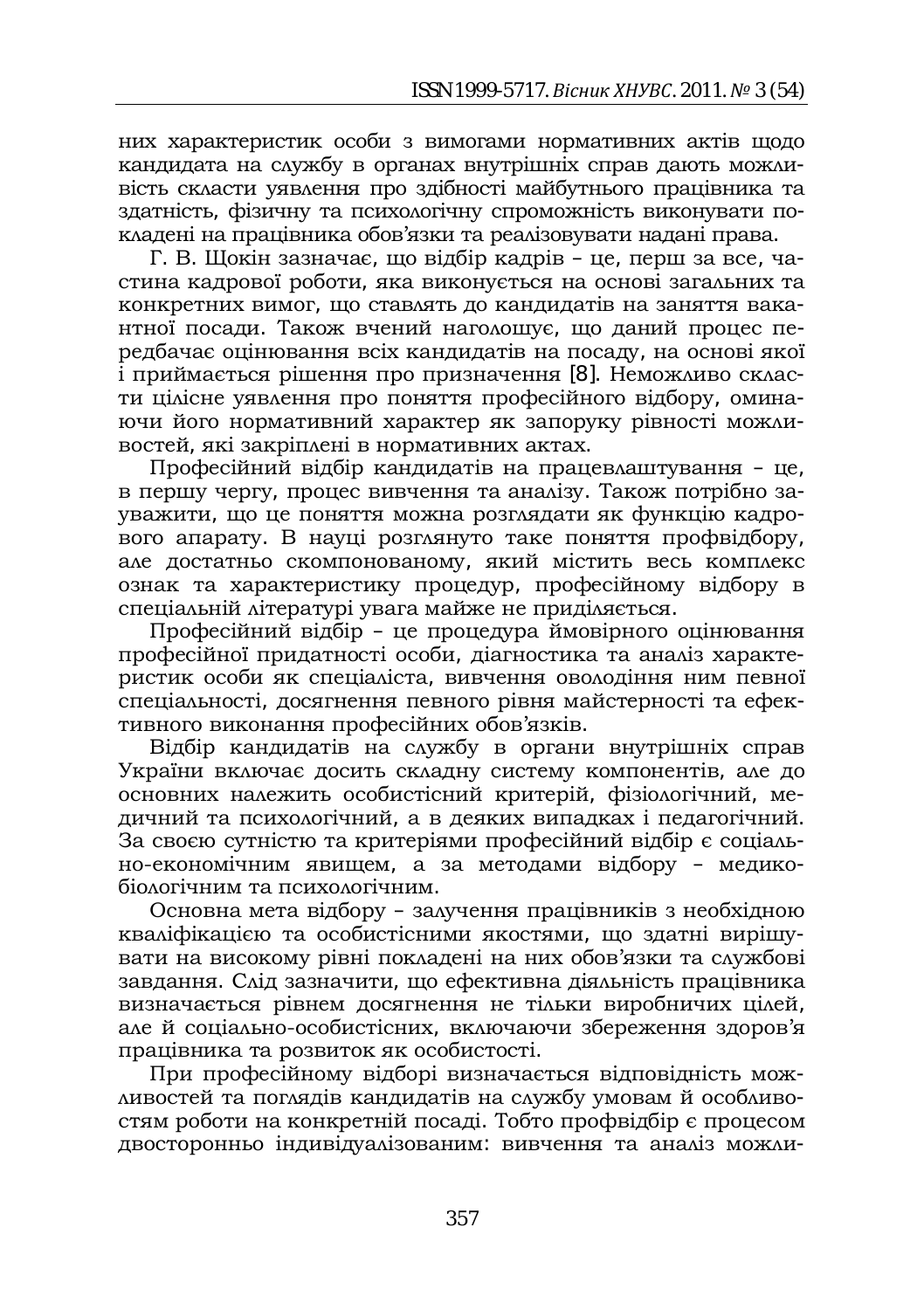востей конкретного індивіда і водночас зіставлення з конкретною посалою.

Результатом професійного відбору повинен стати не найкращий, а той, хто за сукупністю своїх якостей найбільш відповілає виду діяльності, на який проводиться відбір.

«Професійний відбір, – пояснюють О.М.Бандурка та В. О. Соболев, – це спеціально організований процес, що має метою виявлення та визначення за допомогою науково обґрунтованих методів ступеню можливостей формування методичної, психофізичної та соціально-психологічної придатності претендентів на навчання складним, відповідним професіям або на зайняття відповідних вакансій... Вирішується питання про надання переваги тим особам, які мають високий, відповідно статистично встановленим нормативам, рівень (оцінку) професійно важливих властивостей і якостей та сприятливі перспективи їх розвитку» [9, с. 195].

Синтез та аналіз всіх наведених визначень дає можливість з'ясувати кінцеву узагальнену сутність поняття «професійний відбір кандидатів на службу в органах внутрішніх справ України». Отже, професійний відбір кандидатів на службу в органах внутрішніх справ – це процес, який становить систему пов'язаних між собою індивідуалізованих нормативно визначених управлінсько-організаційних, економіко-соціальних, медичних, психофізіологічних, а також педагогічних заходів, спрямованих на виявлення та аналіз особистісних, морально-вольових та ділових якостей кандидатів на зайняття посад або проходження навчання в закладах освіти Міністерства внутрішніх справ, що необхідні для ефективного виконання покладених на особу функціональних обов'язків та самореалізації як спеціаліста в цілому.

Служба в органах внутрішніх справ України, як і в будь-якій іншій організації, передбачає кар'єрне зростання, що супроводжується переведенням працівників на вищу або іншу посаду. В такому випадку основним допоміжним засобом в оцінюванні працівника та проекції його на новій посаді є професійний відбір. Наведене дає підстави дійти висновку, що процес професійного відбору - це безперервний механізм забезпечення підбору, розстановки та заміщення посад в органах внутрішніх справ України. Принцип безперервності професійного відбору забезпечує оперативну готовність, як фізичну так і психологічну та інтелектуальну, працівників органів внутрішніх справ України до змін, що з часом відбуваються у суспільстві, до по-ЯВИ НОВИХ ВИЛІВ ЗЛОЧИННОСТІ, СТИМУЛЮЄ ДО ПОСТІЙНОГО САМОВДОсконалення працівника як спеціаліста та професіонала.

На сьогодні, зазначає О. М. Музичук, у системі органів внутрішніх справ України відсутні науково-теоретичні, правові та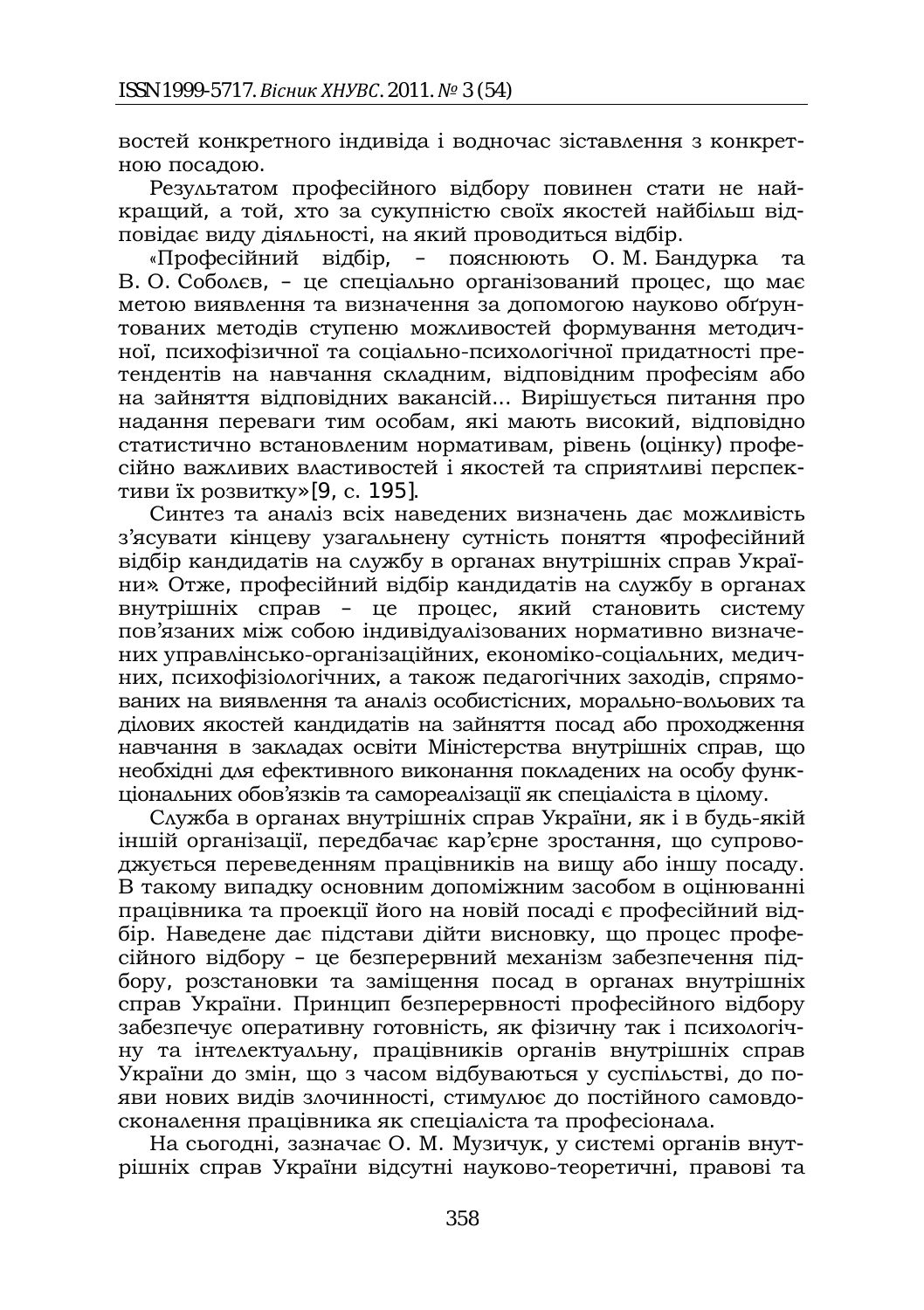практичні підходи до визначення критеріїв професійного від- $\overline{6}$ ору кадрового корпусу правоохоронних органив [10]. Правильність думки автора не викликає сумніву. Основним фактором, що спонукає та ставить певні рамки будь-якої поведінки завжди є і буде закон, особливо в умовах специфічності системи органів внутрішніх справ України, різноманітності та особливої складності виконуваних функцій працівниками даної системи. Законодавча визначеність в тому чи іншому питанні дає можливість державному апарату управління чітко виконувати покладені на нього обов'язки, а саме управлінську та правозабезпечувальну функції. В України, відносно молодій державі, відбуваються процеси становлення нормативної бази, корекції ключових засад побудови соціальної, правової та незалежної держави. Досі не існує жодного нормативного акта, який в змозі своїм змістом врегулювати всі питання в тій чи іншій сфері життєдіяльності. Так і відомчі нормативні акти Міністерства внутрішніх справ не є досконалими. Коректним вирішенням проблеми законодавчого закріплення поняття професійного відбору кандидатів на службу в органах внутрішніх справ України має бути визначення мети та завдань, критеріїв та чіткого порядку в законодавчих актах. Що цікаво, нормативні критерії професійного відбору повинні мати відкритий доступ для населення, що забезпечить поінформованість бажаючих вступити на службу в органи внутрішніх справ. Для забезпечення такого результату, як нормативна визначеність вказаних понять, необхідно:

1) поняття професійного відбору, загальний порядок, його завдання і мету включити до складу Положення про проходження служби рядовим та начальницьким складом органів внутрішніх справ у вигляді окремої глави «Професійний відбір та прийняття на службу»;

2) критерії професійного відбору визначити окремо для кожного структурного підрозділу. Тобто в положенні про певний структурний підрозділ повинна міститися система оцінних критеріїв, які дозволять обіймати посади в цьому підрозділі;

3) окремі положення щодо визначення спеціальних методів, способів та спеціальний порядок проведення професійного відбору визначити у нормативних актах, які стосуються тих підрозділів, до юрисдикції яких належить проведення того чи іншого етапу відбору.

Процес професійного відбору кандидатів на службу в органи внутрішніх справ, як вже наголошувалось, має поетапний характер, Виявлена невілповілність канлилата посалі на бультикому етапі профвідбору призводить до припинення цього процесу і, як наслідок, до відмови особі у прийнятті на службу. Бказане свідчить, що кожен етап (стадія) професійного відбору